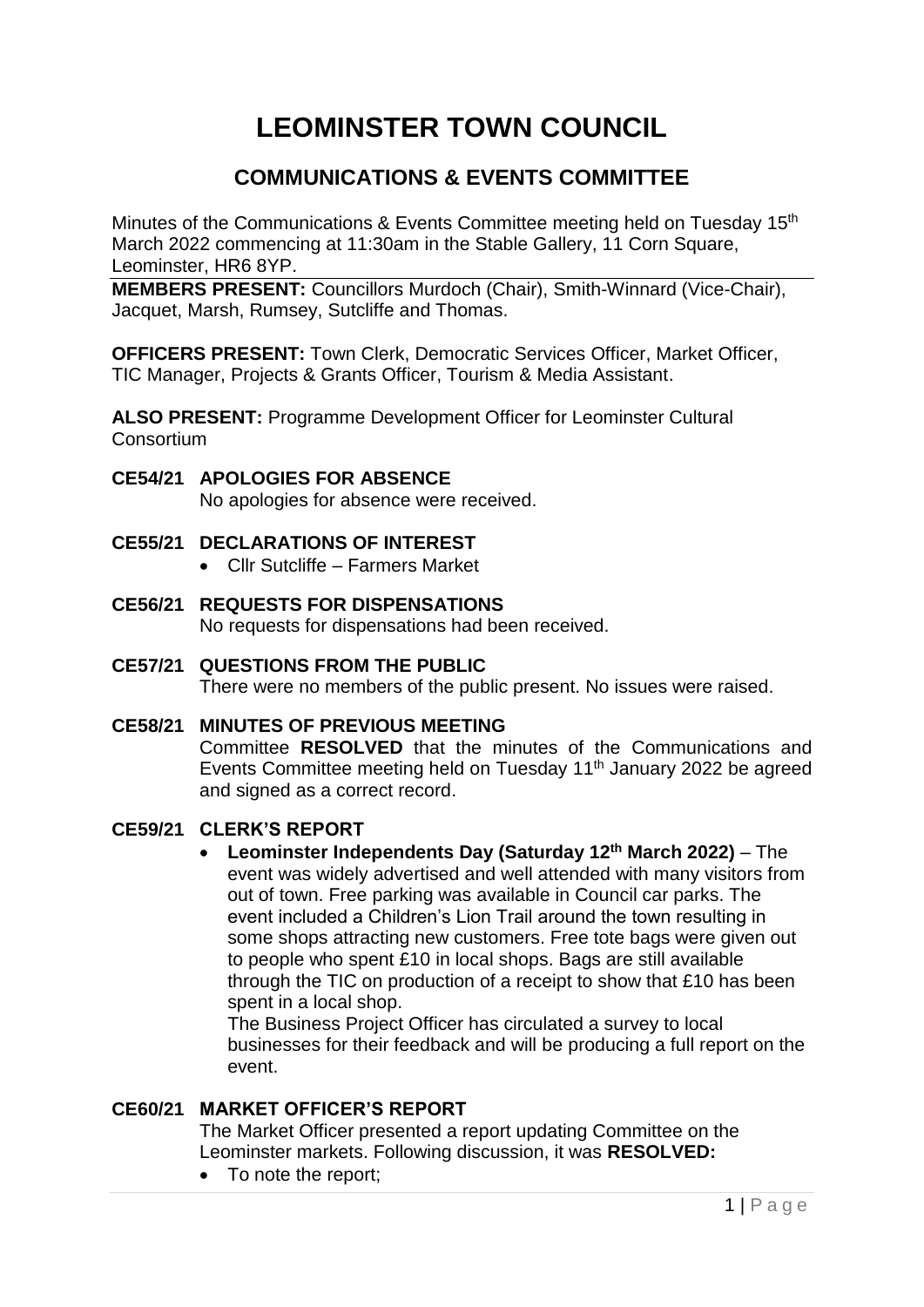- To note that the current market layout is under review;
- To consider repositioning power points in Corn Square under the proposed public realm improvements;
- To consider holding events in Corn Square, in the afternoon, following the monthly Farmers market;
- To contact Earl Mortimer College and Leominster Primary School to find out if they would be interested in providing entertainment in Corn Square;
- To note that the HSHAZ works in Corn Square are due to commence in January 2023. Market traders will be advised of alternative plans, whilst the works are taking place, when full details are available.

# **CE61/21 TOURIST INFORMATION CENTRE**

The Centre report was presented by the TIC Manager, Mrs Gill Ding. Following discussion, it was **RESOLVED:**

- To note the report;
- To subscribe to membership of VisitHerefordshire;
- To consider appointing a Councillor to represent the Council in respect of VisitHerefordshire;
- To note that the TIC Manager thanked the Council for the grant award to Leominster in Bloom for the Bertie Bargates project. The defibrillator will be purchased shortly;
- To investigate the procedure to record the location of defibrillators on the national website database;
- To note that the TIC Manager will be attending an annual swap shop at Craven Arms Discovery Centre on 17th March 2022;
- To note that there were 162 visitors to the TIC on Leominster Independents Day.

# **CE62/21 COMMUNICATIONS & EVENTS UPDATE REPORT**

Committee considered the update report from the Town Clerk and, following discussion, **RESOLVED:**

- To note the report;
- To note the following verbal update provided by the Programme Development Officer for Leominster Cultural Consortium:
	- o The Programme Development Officer has been conducting a consultation for the Consortium with over 19 groups and 250 people. Positive feedback was received regarding the community spirit and friendliness of the people in Leominster and that Leominster has a train station. Negative feedback included the number of potholes around the town and lack of bus services;
	- o A number of projects are in progress:
		- The pupils from Westfield school produced artwork featuring lions and a Leominster song;
		- Sixth Form students from Westfield school have written a Lion Trail of Leominster. This will be offered to the TIC for production of a leaflet for resale with a proportion of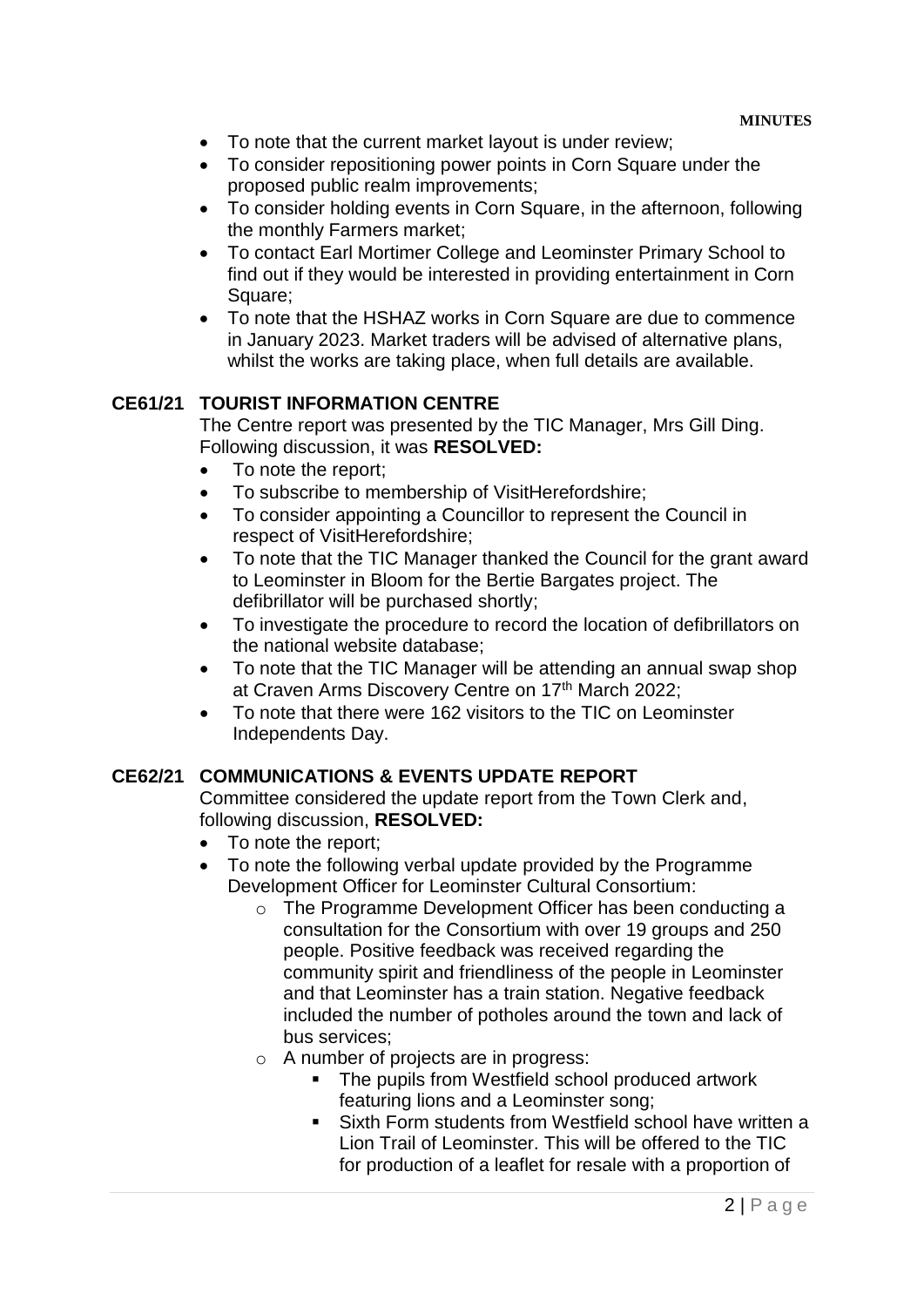the proceeds being given to the school. The leaflet could also be made available on the Web App for resale;

- The Fetch Theatre Company are making a 9-foot-tall lion puppet and plan to launch the puppet on Saturday 4<sup>th</sup> June 2022 for the Queen's Platinum Jubilee. The puppet will spend 2 weeks at Earl Mortimer College during the build so that students can be involved;
- Everybody Dance are holding a 6-week series of workshops on Thursdays at Barons Cross;
- **Logo designs have been developed by Hereford College** of Arts students.
- To note the following verbal update, provided by the Projects and Grants Officer, regarding the High Street Heritage Action Zone:
	- $\circ$  Children's Trail A Children's trail is being produced, linked to existing heritage interpretation boards in the town centre. A passport and crayons will be available from the TIC, which can be used to collect 'brass rubbings' at each site of interest. The trail can be followed electronically via the HSHAZ Web App;
	- o Youth Engagement: A local historic buildings artist is holding workshops with school students. Pictures will be displayed on bus shelters in Leominster bus station;
	- o Shops and Buildings Information Trail The HSHAZ Web App will provide information on historic buildings in the town centre, with links to businesses that currently occupy the buildings. Consideration is being given to producing plaques for buildings of note in the future;
	- $\circ$  Web-based heritage app The sub-group appointed by the HSHAZ Steering Group has been developing the project with Visual Works and the app will be launched on 31st March 2022. Further content will be added throughout the life of the HSHAZ Scheme;
	- $\circ$  Wi-Fi and footfall counters in the town centre The Wifi provision in Corn Square will go live by the end of March 2022. Further locations are being considered for installation of the infrastructure required to extend Wifi throughout the town and onto the Grange. Westend WiFi will be installing 'things connectivity' that will cover much of Leominster. This infrastructure has a wide range of potential applications for Herefordshire Council and other local organisations, including the installation of technology to assist with flood management, air quality monitoring, and the support of vulnerable adults by monitoring housing humidity (black mould), temperature (fuel poverty), and movement (lack of activity);
	- $\circ$  Conservation Area appraisal An appraisal briefing is due to take place on Thursday 17th March 2022;
	- o Listing Enhancement project Historic England are seeking to use dendrochronology investigations and local knowledge to improve and expand records for Leominster's listed buildings;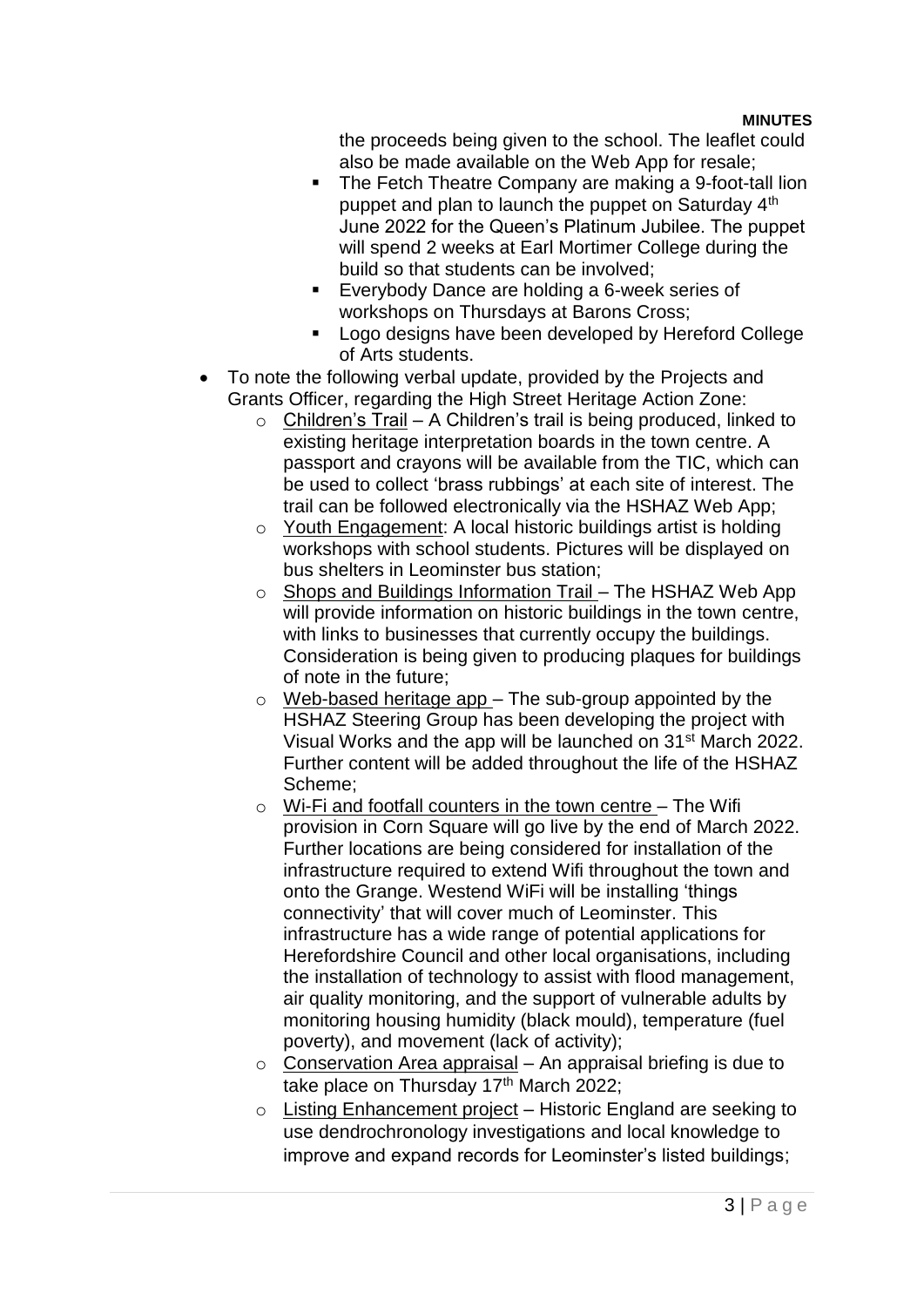- $\circ$  Public Realm Consultation with the public, shopkeepers and other organisations is planned to start in April / May 2022. The works in Corn Square will commence after January 2023.
- To note the following appointments attended by the Mayor:
	- $\circ$  Friday 11<sup>th</sup> February Meeting with the High Sheriff in Leominster
	- $\circ$  Saturday 12<sup>th</sup> February Leominster Seed Swap Event at the Priory
	- o Thursday 24th February County Food Fayre at Eastnor Castle
	- $\circ$  Saturday 26<sup>th</sup> February Boxing Night at Leominster Sports & Social Club
	- $\circ$  Saturday 5<sup>th</sup> and Sunday 6<sup>th</sup> March Mayor's Charity Pool Event at Duckers Bar (raising £361 for the Mayor's charities)
	- $\circ$  Tuesday 8<sup>th</sup> March Mayor's Meeting (Hereford)
	- $\circ$  Thursday 10<sup>th</sup> March Meeting with Tracy Morriss from Balfour Beatty in Hereford
	- $\circ$  Saturday 12<sup>th</sup> March Leominster Independents Day
- To note the draft Civic Events list for 2022-23;
- To note that Leominster Festival are currently planning to hold the Grapes Big Street Quiz and Birmingham Philharmonic Orchestra (at the Priory) this year. The clerk is awaiting further information regarding other events;
- To note that the clerk has received many requests for road closures for Sunday 5th June 2022 in order that residents can hold street parties to celebrate the Queen's Platinum Jubilee. Balfour Beatty will arrange for the road closures to be put in place. It is recommended that residents take out their own public liability insurance to cover the events;
- To note that a 'Picnic in the Park' event will be held in the Grange, on Sunday 5<sup>th</sup> June 2022, to celebrate the Queen's Platinum Jubilee. The event will be organised by Town Council staff although Councillor's will be able to provide assistance;
- To note that the clerk is awaiting information regarding the possibility of lighting a Beacon on Eaton Hill to mark the Queen's Platinum Jubilee;
- To note that the Three Choirs Festival have provided the Town Council with 2 free tickets for the Viol consort Fretwork event and 4 free tickets for the Young Artist Organ Recital. The tickets will be raffled and proceeds given to the Mayor's charities;
- To note that the organisation of the Leominster Food Fayre, to be held on 3<sup>rd</sup> September 2022, has commenced. It was suggested that a green carpet is purchased for Corn Square in order that it resembles a garden. Stallholders from previous events will be contacted to find out if they would like to be involved. A quote has been requested for a coffee cart to be present at the event;
- To consider using the Fetch Theatre Company's 9-foot lion puppet to switch on the Christmas Lights on 26<sup>th</sup> November 2022;
- To note that monthly meetings have been taking place regarding the organisation of the Victorian Street Market. Permission has been